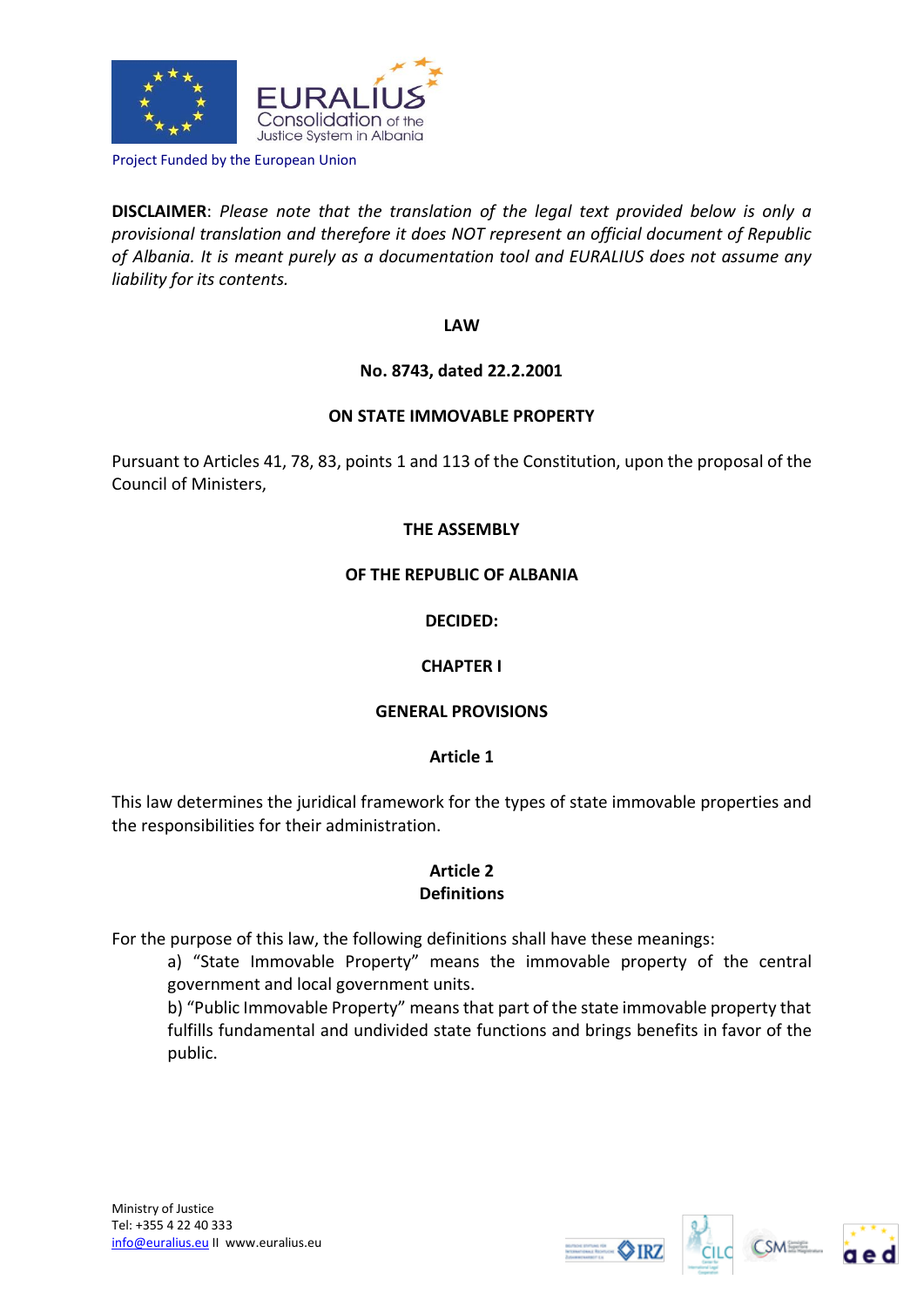c) "State immovable property inventory" means the document where all state immovable properties are registered during the process of their identification and transfer. Hereinafter, it shall be referred to as the "Inventory".

#### **CHAPTER II**

# **DETERMINATION OF STATE PROPERTIES**

# **Article 3 Public property**

1. The following properties belong to the state and are part of public immovable property:

a) Coastal line for entering the land, territorial waters, beds and banks of rivers, streams and other water flows, lakes, natural or artificial reservoirs, islands and accumulations of sand, rocks and soils in the beds of rivers, lakes and reservoirs, as determined by laws in force.

b) Historical, archeological and cultural areas, and parks of national or local importance.

c) Areas, installations and other objects destined for purposes of national protection, order and public security.

ç) Natural resources and mineral reserves and aggregates, as determined in the legislation in force.

2. Forests, pastures and meadows shall also be considered as public immovable property, if they belong to the state, and any other immovable property built on them, which directly serves to their protection and development.

3. Tangible (or incorporated) assets shall also be considered public immovable property, if they belong to the state, and they serve for providing public services, such as:

- roads and bridges, railways and ancillary systems related to them;

- aeroportual infrastructure;
- systems of energy production and distribution;
- systems of telecommunication and post service;

- systems of potable water supply, and sewage water discharge in residential centers;

- constructions with a known historical, archeological and cultural interests;

- parks, flower-gardens, public squares in cities and residential centers, buildings along with gardens, which are used for services provided by the state for education, science, culture and sports, for health and social services, for central and local institutions, and governmental residences, including the land where such properties are built.

4. Public immovable properties may be alineated or given in use according to the manners and limits determined by special laws.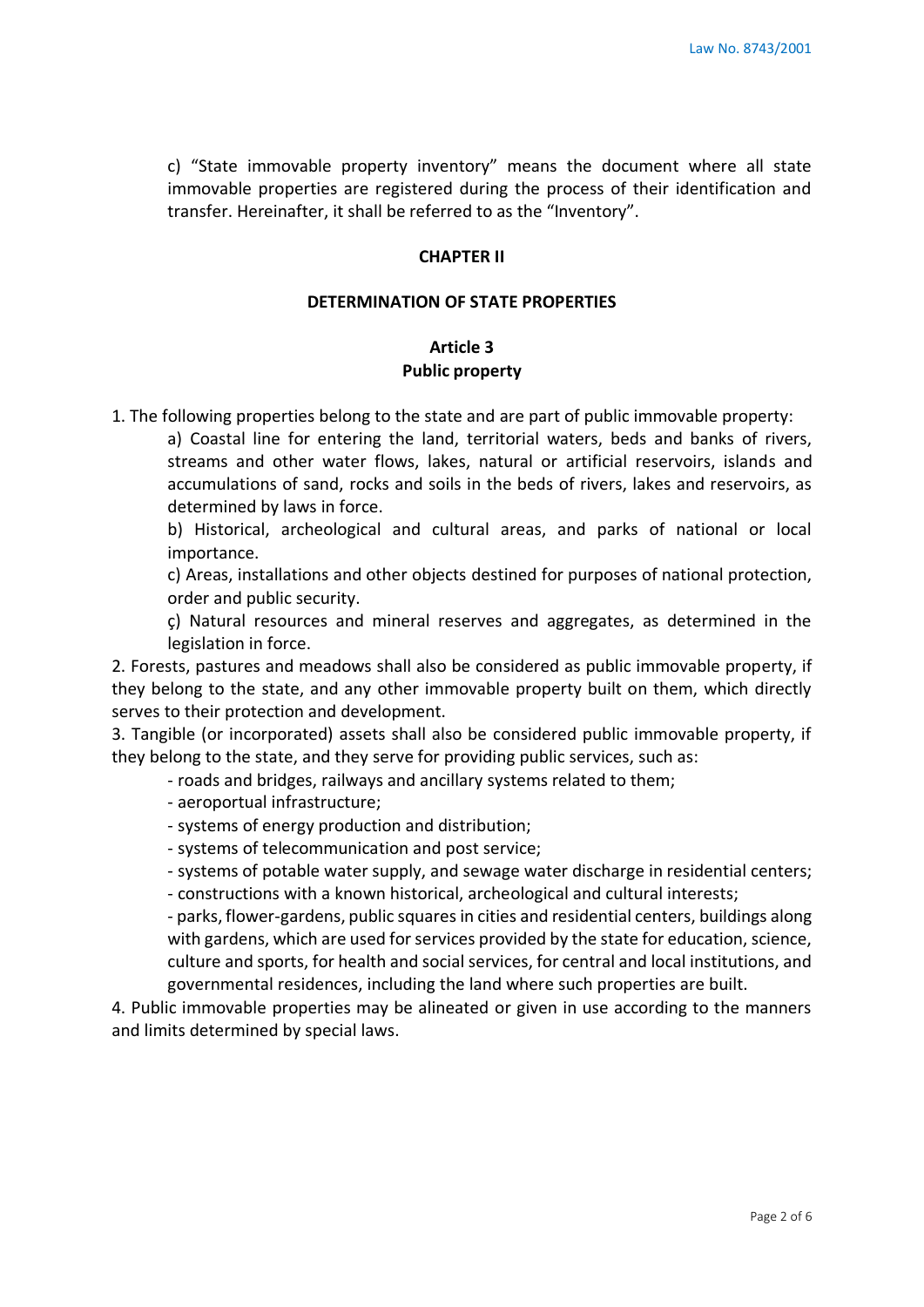# **Article 4 Non-public immovable properties of the state**

1. State immovable properties, that are not public property, such as agriculture land, building sites, buildings, tangible assets of enterprises under state administration, and other properties of this type, if not subject to particular legal provisions, have a legal regimen equal to private property and are subject to the rules provided in the Civil Code.

2. The change of status of a state immovable property from public to non-public is made according to the procedures determined by law.

### **Article 5**

### **Subsequent acquisition of immovable property ownership**

After the entry into force of this law, the state may acquire ownership rights on immovable properties in different ways, such as: donations, expropriations, purchases, inheritance or other means of acquiring ownership rights according to the laws in force.

# **Article 6 Immovable property registration**

1. All state immovable properties are registered in the Immovable Property Register in conformity with Law No. 7843, dated 13.7.1994 "On immovable property registration". 2. The registration of immovable property is respectively made by:

a) the Council of Ministers for the properties under central government, which are registered with the Republic of Albania as the owner;

b) the Council of the local government unit for the immovable properties under its ownership, which are registered with the respective local government unit as the owner.

# **Article 7**

# **Registration of conditions and restrictions, their removal or change**

1. The Immovable Property Register, for state public properties, shall also contain the following:

a) public benefit coming from a property or the fundamental function that a public immovable property fulfills in the meaning of Article 2, letter b and Article 3 of this Law;

b) restrictions on the use of the immovable property, including non-changes of the destination, in order to protect its characteristics and maintenance;

c) conditions of the right on public property use;

ç) conditions that guarantee the realization of functions it fulfills.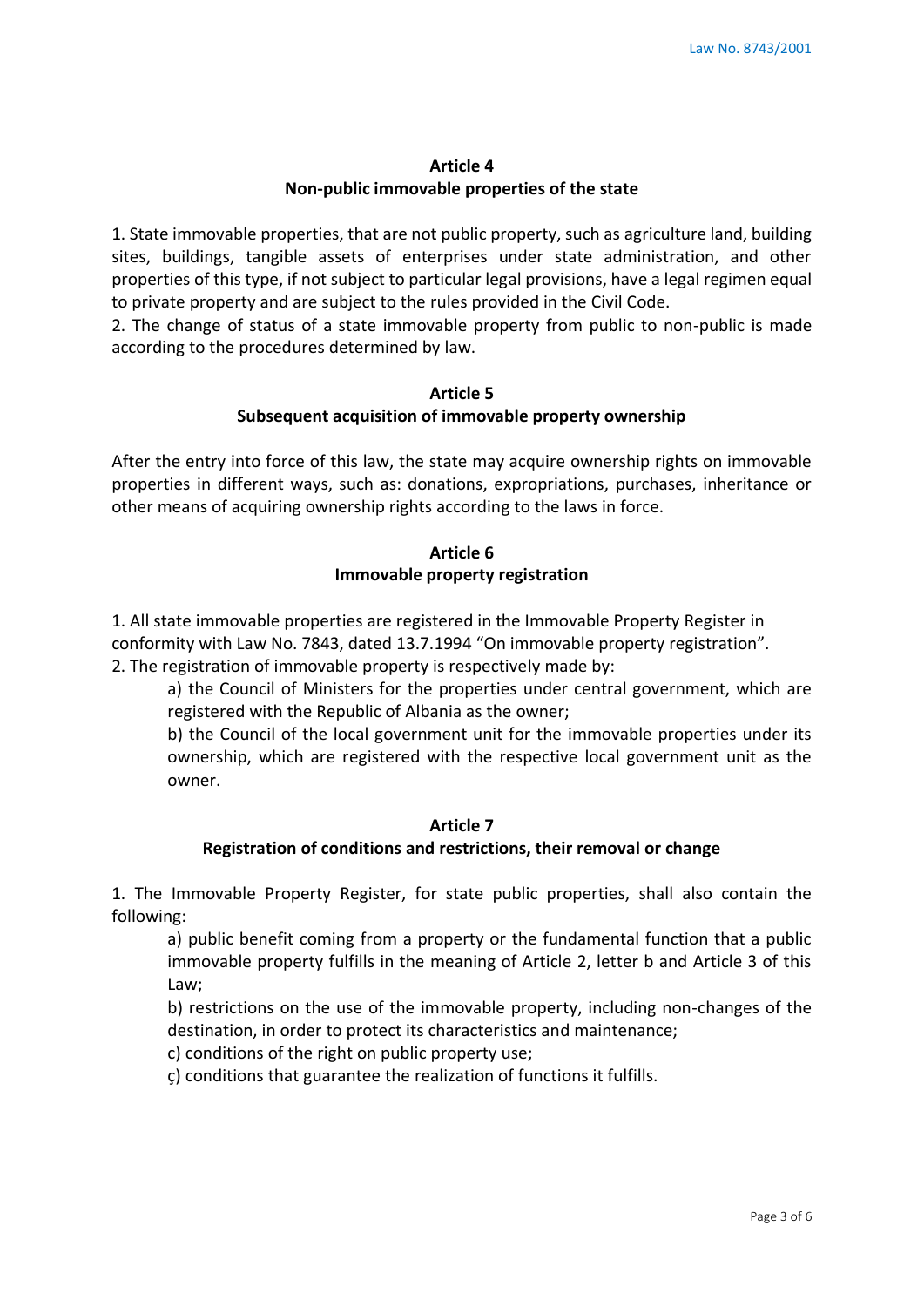2. Definitions and restrictions set forth in the Immovable Property Register, in accordance with paragraph 1 of this Article, may be removed or amended by a decision of the Council of Ministers for central government immovable properties, in the following cases:

a) when the characteristics set forth in the Immovable Property Register do not comply with the criteria determined in Article 2, point b and Article 3 of this Law;

b) when the restriction on the Register is more obstructive than necessary;

c) when the property situation has changed or when the circumstances that have justified the restriction no longer exist.

# **CHAPTER III**

# **DETERMINATION OF STATE OWNERSHIP ON IMMOVABLE PROPERTIES**

# **Article 8 Determination of Ownership**

1. Not later than ninety (90) days after the entry into force of this Law, the Council of Ministers shall approve the sub-legal acts for the procedures, by which an inventory of ownership rights and other interests related to immovable property of the Albanian State shall be made. 2. Within the terms defined by the sub-legal acts, each state body and local government unit shall draft a list of immovable properties on which it has administrative responsibility. 3. The Council of Ministers approves the inventory list of state immovable properties.

# **Article 9 Transfer and final registration**

A special law shall determine the immovable properties that shall be transferred in ownership or in use of local government units, conditions and restrictions on these rights, and the procedures for such transfer.

# **Article 10**

For all immovable properties that remain in the ownership of the central government, the Council of Ministers shall determine the administrative responsibilities of the various state bodies for the administration of these properties.

# **CHAPTER IV**

# **PRIVATE IMMOVABLE PROPERTY ADMINISTRATION**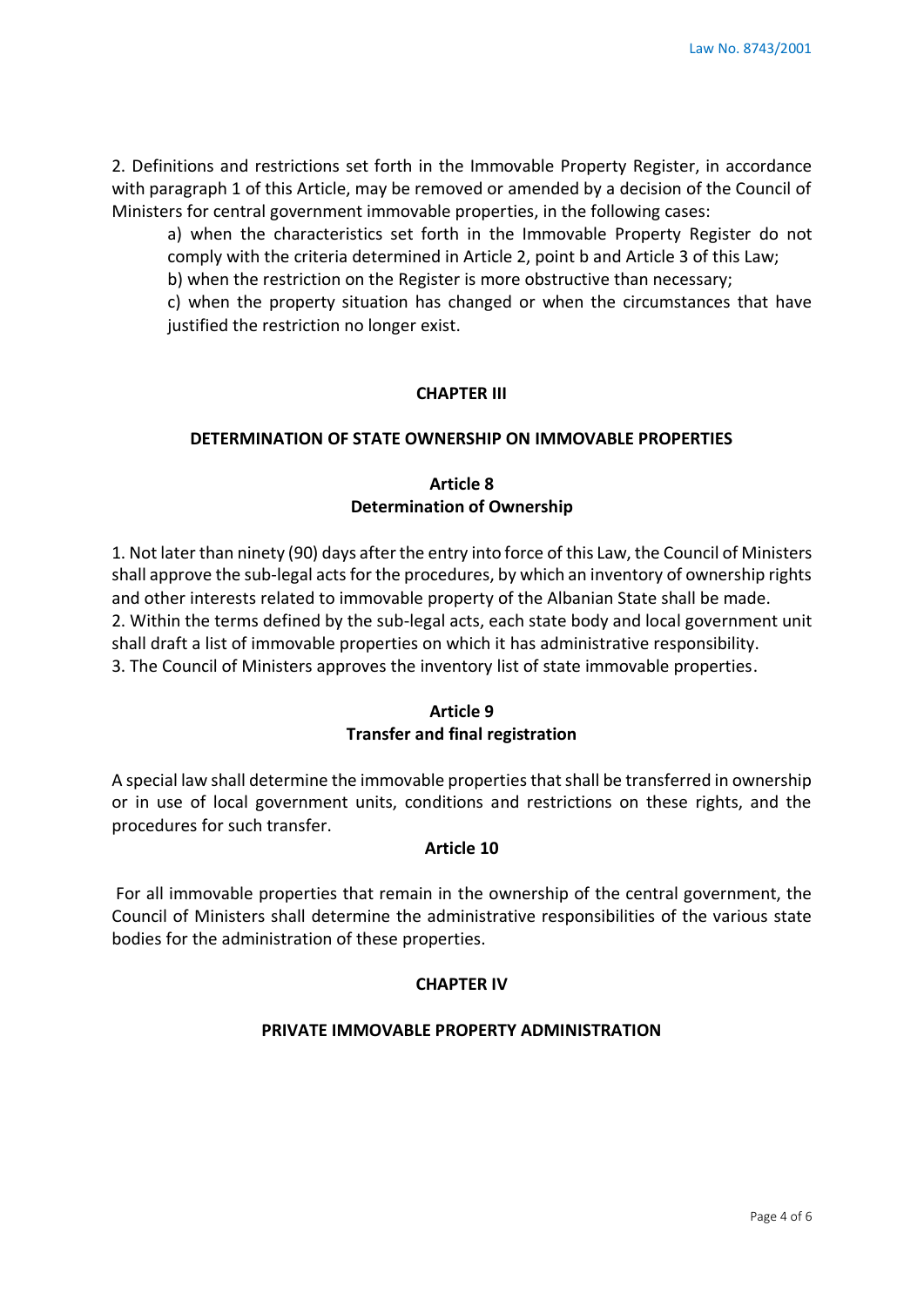### **Article 11 Immovable Property Administration**

The administration of immovable property by state bodies or local government units is made in conformity with the rules determined in the legislation in force and in the Civil Code.

# **Article 12 Immovable Property Administration Principles**

Immovable Property Administration provides these conditions:

a) protection and guarantee of public interest;

b) protection of unique property characteristics and values;

c) protection and increase in the economic value of the property;

ç) protection of ecological indicators of the immovable property unit according to the principle of greater public usefulness.

### **Article 13**

The Council of Ministers appoints the state body responsible for the administration of each unit of immovable property, making the respective notes in the Immovable Property Register.

### **Article 14**

The Council of Ministers assigns that state body or public entity which exercises the highest degree of control on the property to be responsible for the administration of each immovable property unit. If none meets the above-mentioned condition, the Council of Ministers assigns that state body or public entity whose field of activity is closest to the property characteristics to administer the property.

### **Article 15 Change of administration responsibility**

The Council of Minister changes the responsibility for administration from one state body or public entity to another in cases when:

a) the responsible body does not administer the property in conformity with Article 13 of this Law;

b) the property characteristics change;

c) a more beneficial use of property may be realized under the administration of another state or public body.